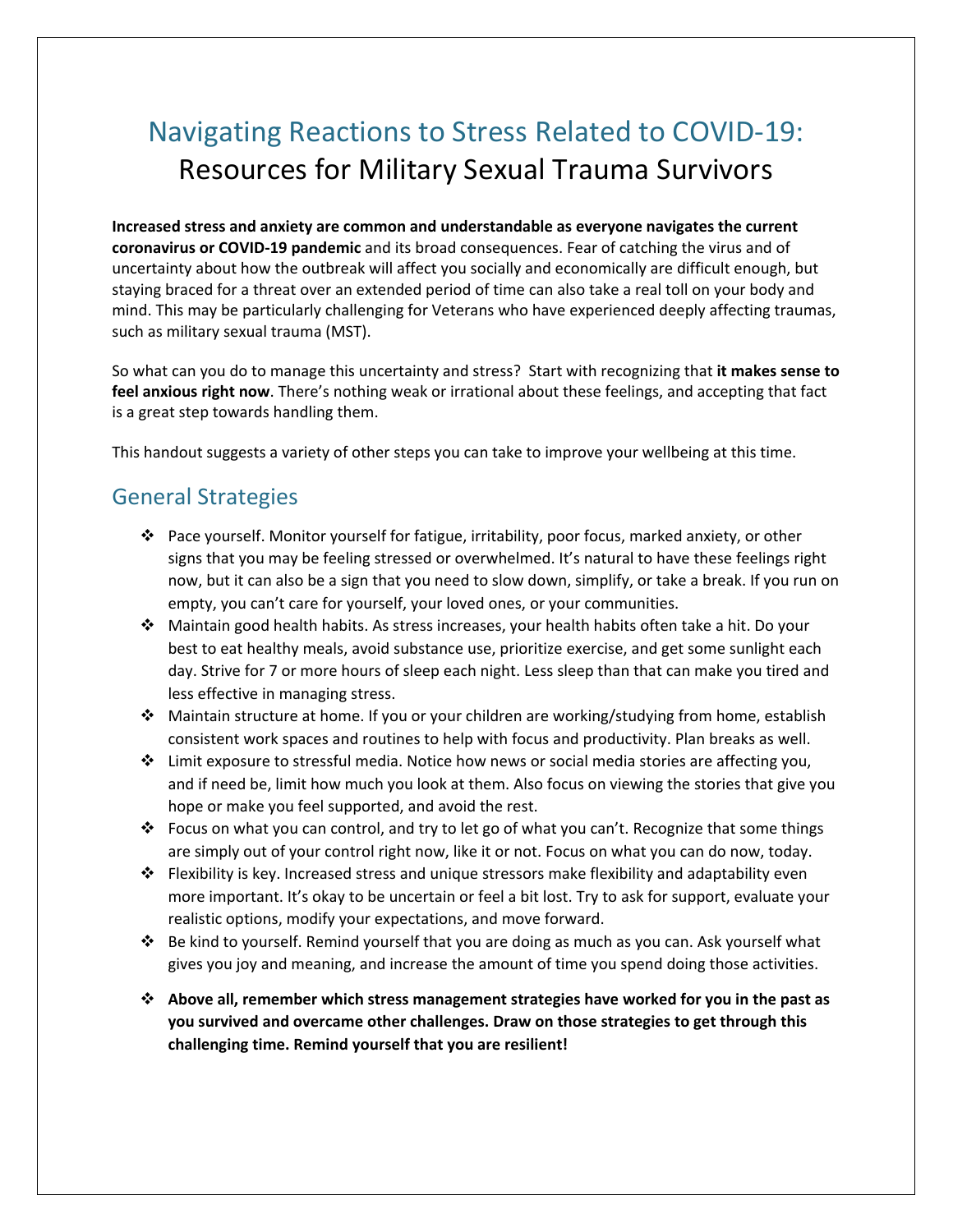### Increase Mindful Movement

Exercise is vital for stress reduction and many activities are possible even when physical distancing. Consider walking, biking, running, hiking, exercise videos, or something as simple as throwing a frisbee or ball. It doesn't have to be extreme activity, either. Activities that help you mindfully reconnect to your body in a safe way may you feel particularly strong and steady right now. For example:

#### **Yoga**

- v **[Veterans Yoga Project](http://www.veteransyogaproject.org/)** (www.veteransyogaproject.org) is a collection of mind-body practices to further develop practices related to Breath, Meditation, Mindful Movement, Guided Rest, and Gratitude.
- v **[Yoga For Veterans](http://www.kulaforkarma.org/veterans-video-series)** (http://www.kulaforkarma.org/veterans-video-series) is a guided yoga and meditation practice for Veterans that includes asana, adaptive yoga, restorative practice, easy flow, power yoga level I & II, and meditation.
- v **[Yoga Journal](http://www.yogajournal.com/poses/yoga-for/yoga-for-veterans)** (www.yogajournal.com/poses/yoga-for/yoga-for-veterans) has free yoga videos for Veterans.
- v **[Warriors at Ease](http://www.warriorsatease.org/mind-body-practices)** (www.warriorsatease.org/mind-body-practices) will help you explore meditation, breathing techniques, iRest Yoga Nidra and more yoga.
- v **[Comeback Yoga](http://www.warriorsatease.org/mind-body-practices)** (www.comebackyoga.org/online-yoga-practice) has free yoga classes for military personnel, their families and supporters to develop resiliency.

#### **Tai Chi**

- v **[7-Minute Chi](http://www.7minutechi.com/)** (www.7minutechi.com) allows you to move and meditate at the same time with simple moves from Tai Chi and Qi Gong that help to decompress and energize with moving meditation.
- v **[Tai Chi Fundamentals Standing](http://www.youtube.com/watch?v=hOwfr7Hj9XA)** (www.youtube.com/watch?v=hOwfr7Hj9XA) is a Tai Chi basic moves video that helps you train posture, balance and coordination.
- v **[Tai Chi Fundamentals Adaptive with Walking/Walker Aid](http://www.youtube.com/watch?v=k5xER93yC1Y)** (www.youtube.com/watch?v=k5xER93yC1Y) is a video that trains posture, balance and coordination for people who use a medical walker or walking aid.
- v **[Tai Chi with Tricia Yu](http://www.youtube.com/user/TaiChiMindBody)** (www.youtube.com/user/TaiChiMindBody) is a YouTube channel with many other Tai Chi videos and demonstrations.

## Try Breathing, Relaxation, and Meditation Activities

Mindful breathing is calming and helps concentration. Guided imagery and meditation have been shown to reduce stress, improve sleep, reduce pain, generate confidence, and enhance focus. For example:

- v **VA's Whole Health [Library](http://www.va.gov/WHOLEHEALTH/circle-of-health/power-of-the-mind.asp)** (www.va.gov/WHOLEHEALTH/circle-of-health/power-of-the-mind.asp) offers many educational materials and relaxation exercises.
- v **[Health Journeys Guided Imagery](www.healthjourneys.com/partneraccess/index/display/token/0O_nsrcONaPPPo2qdk8IpDpyc6s86k9FnriuQkwdqFl6FIKIfhAfUAGxEVuEehkUS1t4MypCQzTX9Qi6JE8rNpUsGM67wnig3lc8yeSkTsBdTbW52A0I2hQDMMGXmDYN3lqQRMbP5786IQcfM7y8Gg==) Audio Library** (www.healthjourneys.com/partneraccess/index/display/token/0O\_nsrcONaPPPo2qdk8IpDpyc6s86k 9FnriuQkwdqFl6FIKIfhAfUAGxEVuEehkUS1t4MypCQzTX9Qi6JE8rNpUsGM67wnig3lc8yeSkTsBdTbW5 2A0I2hQDMMGXmDYN3lqQRMbP5786IQcfM7y8Gg==) has a variety of brief, effective meditations by leading practitioners in the mind-body field.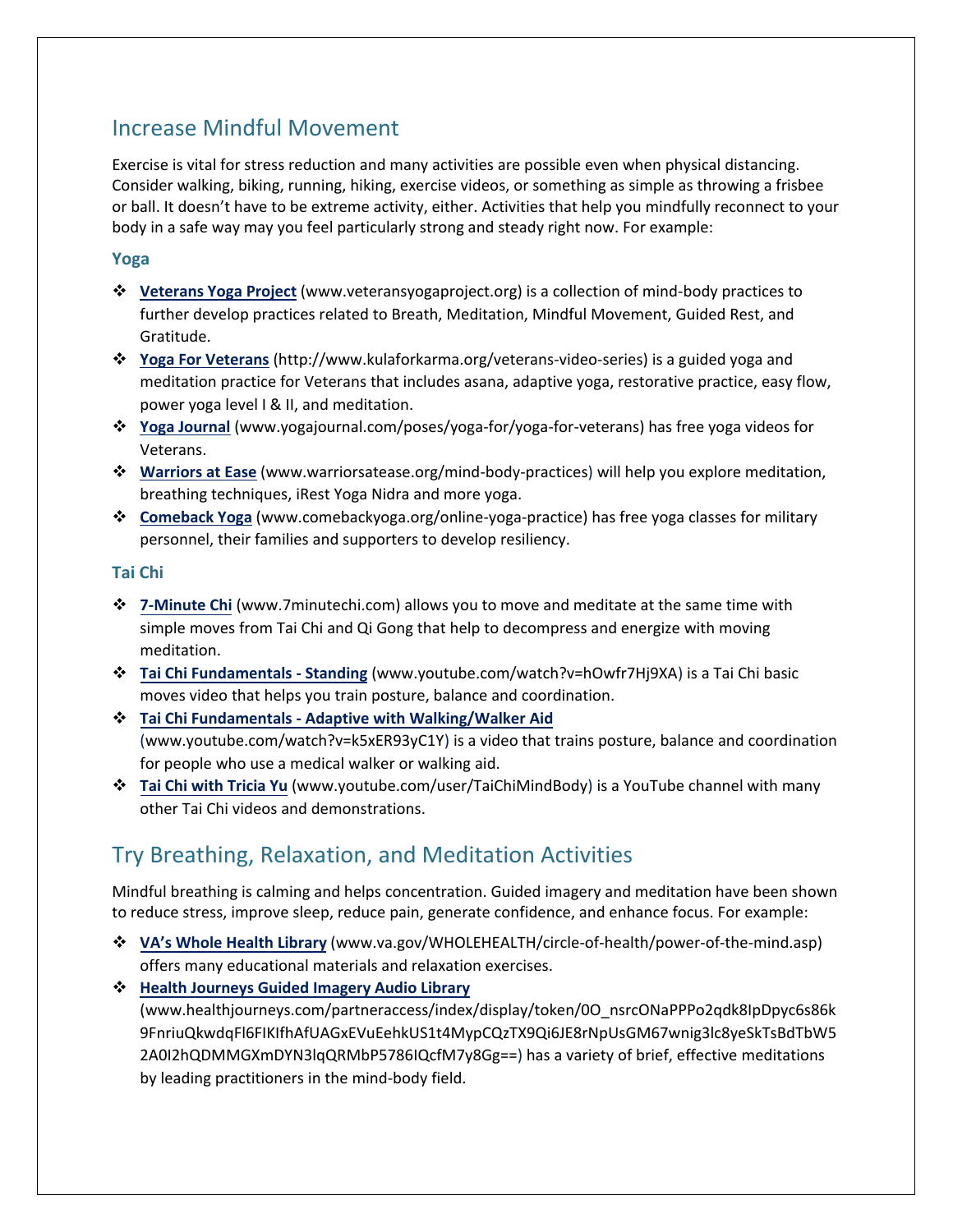- v **[The Meditation Oasis®](http://www.meditationoasis.com/podcast) Podcast** (www.meditationoasis.com/podcast) features guided meditations, instructions for meditation, and music for meditation.
- v **[Military Meditation Coach Podcast](https://podcasts.apple.com/us/podcast/military-meditation-coach-podcast/id1313813296)** (podcasts.apple.com/us/podcast/military-meditation-coachpodcast/id1313813296) is hosted by experts in the Military Health System, the Defense Health Agency, and the Naval Center for Combat & Operational Stress Control and will help you learn and practice meditation techniques for the military and Veteran community.

### Stay Connected

Emotional support and fun, meaningful connection with others are vital to health and well-being. The more isolated and alone you feel, the more likely it is that your mental health will be negatively affected. This is likely to be even more true right now, and so it's important to find opportunities to connect even while physical distancing.

- v **With family and friends:** Call, Facetime, Zoom, Skype, or try Google Hangouts to reduce your isolation. Be creative – have a meal with a friend over Facetime, watch a movie "together", or exchange photos throughout the day with a loved one to share what each of you are up to.
- $\dots$  **With VA:** The VA will continue to be here to support you, with options for telehealth appointments and contact over the phone. If you need help accessing MST-related services, contact **[your local VA facility](http://www.va.gov/directory/guide/home.asp)** (www.va.gov/directory/guide/home.asp) and ask to speak with the **MST Coordinator**.
- v **With counselors in the community:** Resources for trauma survivors are also available in the community:
	- o **[National Sexual Assault Hotline](https://hotline.rainn.org/)** (hotline.rainn.org/online) is a free and confidential support hotline is available 24/7 for sexual assault survivors and their loved ones. Call **1- 800-656-4673** (HOPE) or chat online with a counselor.
	- o **Anti-Violence Project:** This organization offers free, bilingual crisis intervention and support 24/7 for LGBTQ+ survivors of any type of violence. Call **212-714-1141**.
	- o **Substance Abuse and Mental Health Services Administration's (SAMHSA's) Disaster Distress Helpline:** This national hotline available in multiple languages, 24/7, provides immediate crisis counseling for people who are experiencing emotional distress related to any disaster. Call **[1-800-985-5990](about:blank)** or text **TalkWithUs to 66746.**
- v **With others recovering from difficulties with alcohol or substance use:** Many Narcotics Anonymous (NA) and Alcoholics Anonymous (AA) meetings are still available to you.
	- o **NA:** NA meetings are available online and by phone. Visit **[Narcotics Anonymous](http://www.na.org/meetingsearch)** (http://www.na.org/meetingsearch) or **[NA by Phone](http://www.nabyphone.com/)** (www.nabyphone.com) for offerings.
	- o **AA:** AA meetings are available online and by phone. Visit **[Alcoholics Anonymous](https://aa.org/)** (aa.org) or **[AA Meeting Online](http://www.aameetingonline.com/)** (www.aameetingonline.com) for offerings.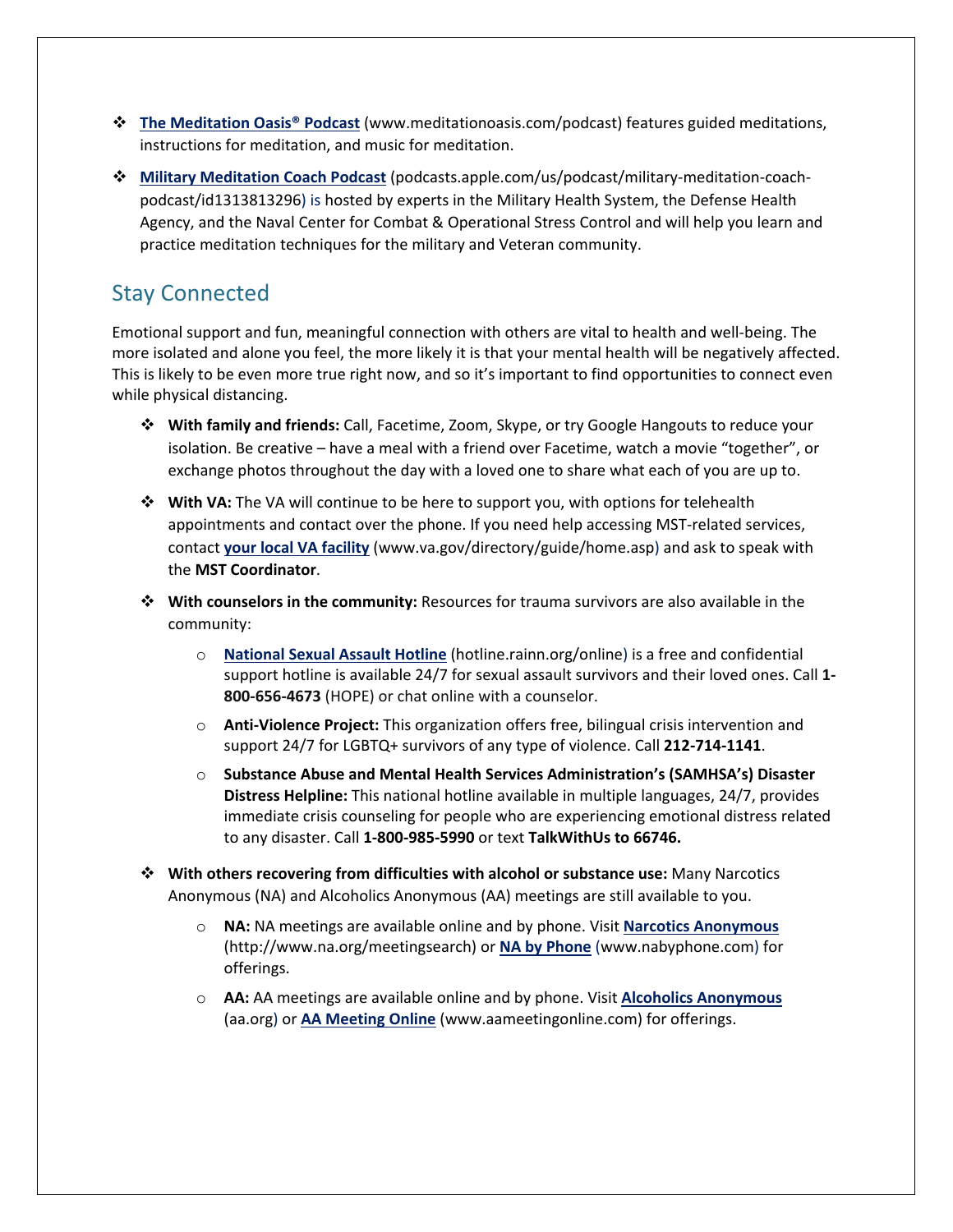## Stay Safe

During stressful times, feelings of isolation and helplessness can increase, and some people struggle with thoughts of suicide or self-harm. Stress can also lead to relationship conflict or increased risk of harm from others**. If you are feeling unsafe for whatever reason, please reach out to these resources:**

- v **[Veterans Crisis Line](http://www.veteranscrisisline.net/)** (www.veteranscrisisline.net) connects Veterans in crisis and their families and friends with caring, qualified VA responders. You can call **1-800-273-8255 and press 1**, send a text to **838255**, or chat online.
- v **[National Domestic Violence Hotline](http://www.thehotline.org/)** (www.thehotline.org) is a free and confidential service available 24/7 to assist those experiencing intimate partner violence in connecting with resources and support. Call **1-800-799-7233**. If you're unable to speak safely, you can log onto the website to chat, or text **LOVEIS** to **22522**.
- **❖ [myPlan](http://www.myplanapp.org/)** (www.myplanapp.org) is a safety and coping resource that can be accessed online or through a phone app. It helps with safety decisions and resources if you or someone you care about is experiencing abuse in an intimate relationship.
- v **[National Sexual Assault Hotline](https://hotline.rainn.org/)** (hotline.rainn.org/online) assists with finding support and resources to help after sexual assault. Call **1-800-656-4673 (HOPE)** or visit the website.

## Use Apps to Increase Coping Skills

VA has developed many mobile apps to assist Veterans with coping and recovery. Several of the apps listed below and more are available at the VA App Store at **[mobile.va.gov/appstore/all](https://mobile.va.gov/appstore)**, or in the **[App](https://www.apple.com/ios/app-store/)  [Store](https://www.apple.com/ios/app-store/)** (www.apple.com/ios/app-store) or **[Google Play](https://play.google.com/store/apps)** (play.google.com/store/apps).

- v **Mindfulness Coach** provides tools and exercises to practice paying attention to the present moment without passing judgment on it or your feelings.
- v **PTSD Coach** helps you learn about and cope with symptoms that can occur following trauma. It has education about posttraumatic stress disorder (PTSD) and tools to help manage the stresses of daily life, including relaxation skills and positive self-talk to anger management and other self-help strategies.
- **Moving Forward** has on-the-go tools and teaches problem solving skills to help you overcome obstacles and deal with stress. It is especially helpful in managing challenges such as returning to civilian life, balancing school and family life, financial difficulties, relationship problems, difficult career decisions, and coping with physical injuries.
- v **Parenting2Go** helps Veterans and Servicemembers reconnect with their children and provides convenient tools to strengthen parenting skills. Parents can find quick parenting advice, relaxation tools to use when frustrated or stressed, tools for positive communication, and strategies to switchgears between military life and home.
- $\dots$  **Virtual Hope Box** has tools to help with coping, relaxation, distraction, and positive thinking. Tools include guided imagery, controlled breathing, muscle relaxation, coping cards, and distraction games such as sudoku or word searches.
- v **Breathe2Relax** is a portable stress management tool. Breathing exercises have been documented to decrease the body's 'fight-or-flight' (stress) response and help with mood stabilization, anger control, and anxiety management.
- v **Tactical Breather** can be used to gain control over physiological and psychological responses to stress. Through repetitive practice and training, you can learn to gain control of your heart rate, emotions, concentration, and other responses in your body during stressful situations.